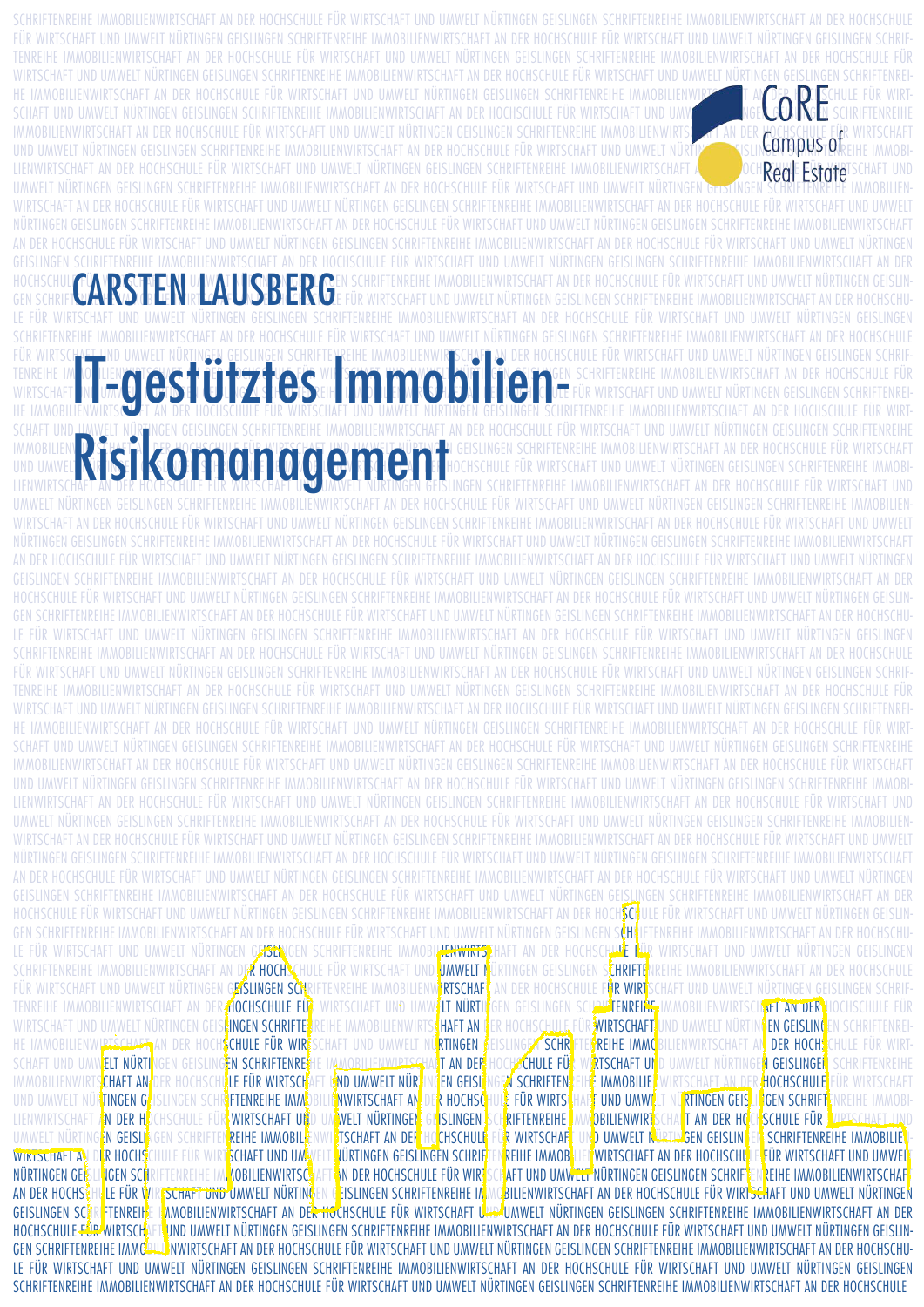

# **Carsten Lausberg<sup>1</sup>**

# **IT-GESTÜTZTES IMMOBILIENRISIKOMANAGEMENT**

Arbeitspapier Nr. 4/2013 Dezember 2013

#### **Herausgeber:**

Campus of Real Estate an der Hochschule für Wirtschaft und Umwelt Nürtingen-Geislingen e.V. Parkstr. 4, 73312 Geislingen Homepage: www.hfwu.de/immobilienwirtschaft E-Mail: immobilienwirtschaft@hfwu.de Telefon: 07331 / 22 -555

#### **Autor:**

1) Prof. Dr. Carsten Lausberg, Immobilienwirtschaftliches Institut für Informationstechnologie der Hochschule für Wirtschaft und Umwelt Nürtingen-Geislingen (IMMIT), Kontakt: carsten.lausberg@hfwu.de, Tel. 07331 / 22 -574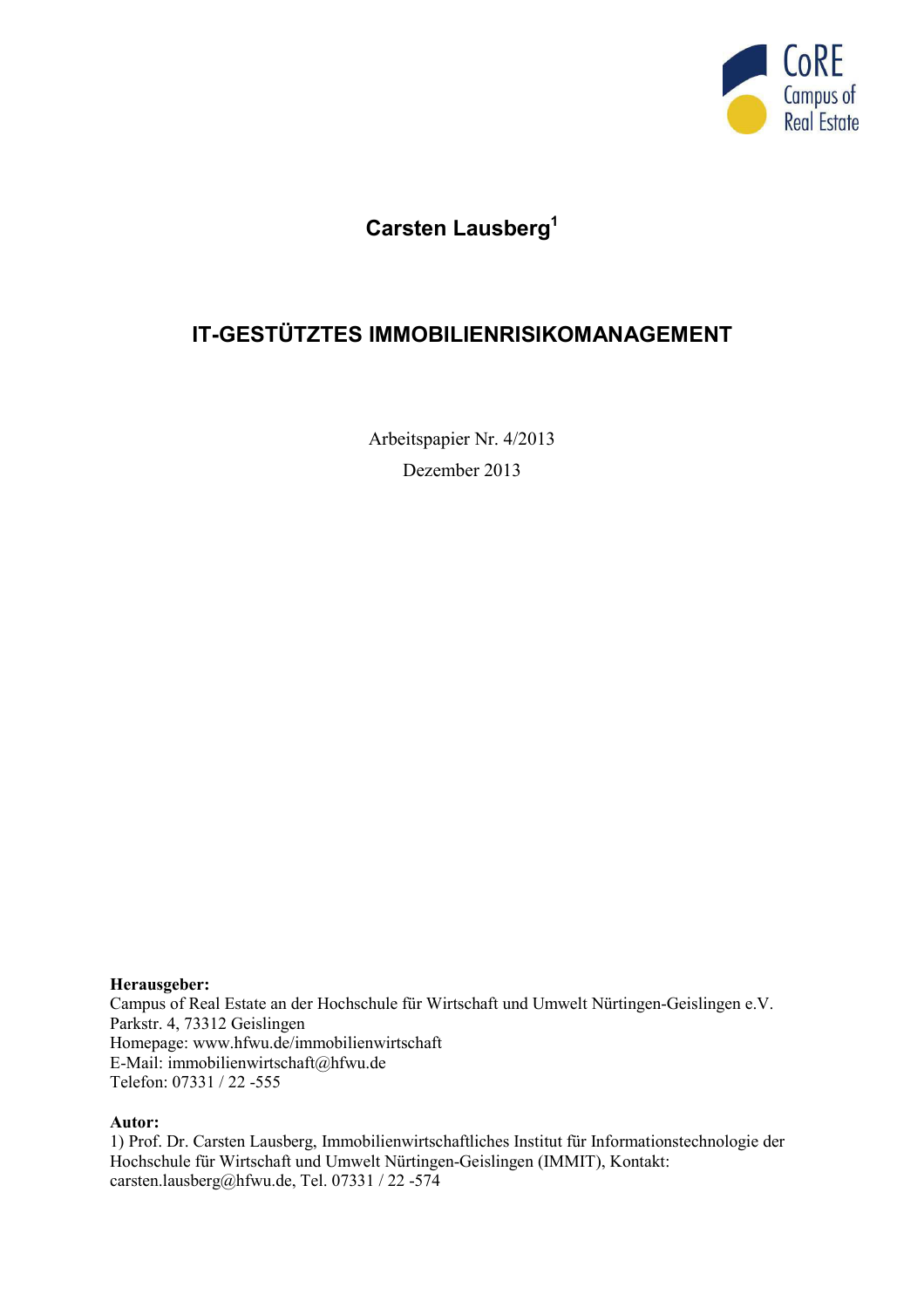Risikomanagement ohne Informationstechnik ist wie ein Elektrofahrrad ohne Motor: es fährt auch ohne, aber es fährt nicht so wie es soll! Risikomanagement braucht IT, weil die Berechnung von Risiken zu kompliziert für den Taschenrechner ist und weil die Abläufe zu anfällig für Fehler und Manipulationen sind. Das dürfte unter Risikoexperten in der Immobilienwirtschaft Konsens sein. Wie kommt es dann, dass die Mehrheit der Immobilienunternehmen keine professionelle IT-Unterstützung im Risikomanagement hat? Wie behilft sich die Mehrheit und was kann die Minderheit besser? Welche Anforderungen sollte man an IT-Systeme stellen und welche können die angebotenen Systeme erfüllen? Diese Fragen versuche ich in diesem Beitrag zu beantworten.<sup>1</sup>

### **1. Anforderungen an Risikomanagementsysteme (RMS)**

Fragt man Risikomanager und Risikocontroller nach ihren Erwartungen an ein RMS, so wird die Unterstützung des gesamten Risikoprozesses häufig zuerst genannt. Das ist naheliegend, aber schwer erreichbar, denn auf jeder Prozessstufe fallen sehr unterschiedliche Tätigkeiten an, für die unterschiedliche Instrumente benötigt werden. Für die Risikoidentifizierung brauchen die Mitarbeiter beispielsweise Unterstützung für Interviews, in denen sie Informationen über neue Risiken sammeln. Dafür eignen sich unter anderem Checklisten, die relativ einfach in eine Software zu integrieren sind. Auf der Prozessstufe der Risikobewertung dominieren naturgemäß analytische Tätigkeiten, wozu häufig quantitative Instrumente eingesetzt werden. Dies ist informationstechnisch schon schwieriger. Bei der Risikosteuerung und -kontrolle fallen wieder andere Tätigkeiten an; hier möchte der Risikocontroller z.B. einen Überblick über die vorhandenen Versicherungsverträge haben oder die Einhaltung von Limits kontrollieren – zwei Aspekte, die in der IT völlig unterschiedlich umgesetzt werden.

Ein System, das *alle* Prozessstufen abdeckt und *alle* sonstigen Risikoinstrumente überflüssig macht, ist also das Ideal. In der Wirklichkeit sollte ein RMS *möglichst viele* Tätigkeiten unterstützen und einen einheitlichen Work- und Information-Flow über Prozessstufen, Risikoarten, Hierarchieebenen und Geschäftsbereiche hinweg gewährleisten.

Eine weitere wichtige Anforderung an ein RMS ist die Erfüllung regulatorischer Vorgaben. Dies ist vor allem für die Immobilienfonds in den letzten Jahren deutlich schwieriger geworden. Obwohl die Mindestanforderungen für das Risikomanagement (MaRisk) nicht explizit ein IT-gestütztes Risikomanagement verlangen, sind die darin verlangten Instrumente ohne IT-Unterstützung kaum denkbar.

Andere Immobilienunternehmen müssen nicht so hohe Anforderungen erfüllen. Dennoch spüren auch weniger regulierte Unternehmen wie Wohnungsgesellschaften oder Asset Manager, dass die Erwartungen an das Risikomanagement steigen. Statt des Gesetzgebers sorgen bei ihnen Kunden, Kapitalgeber, Wirtschaftsprüfer oder Verbände dafür, dass Risikomanagement ohne IT immer weniger vorstellbar ist.

Wenn ein neues Risikomanagementsystem in einem Unternehmen eingeführt wird, sind erfahrungsgemäß schon Risikoinstrumente vorhanden. Diese gilt es zu integrieren statt nur zu ersetzen, ebenso die im Unternehmen bewährten Risikokennzahlen und -prozeduren. Auf der anderen Seite muss sich das neue System in die vorhandene IT-Landschaft einpassen, muss Schnittstellen zum ERP-System und zu Datenbanken haben und technisch kompatibel sein. Des Weiteren sollten Risikosysteme gut dokumentiert und benutzerfreundlich sein und dürfen ihrerseits kein Risiko darstellen.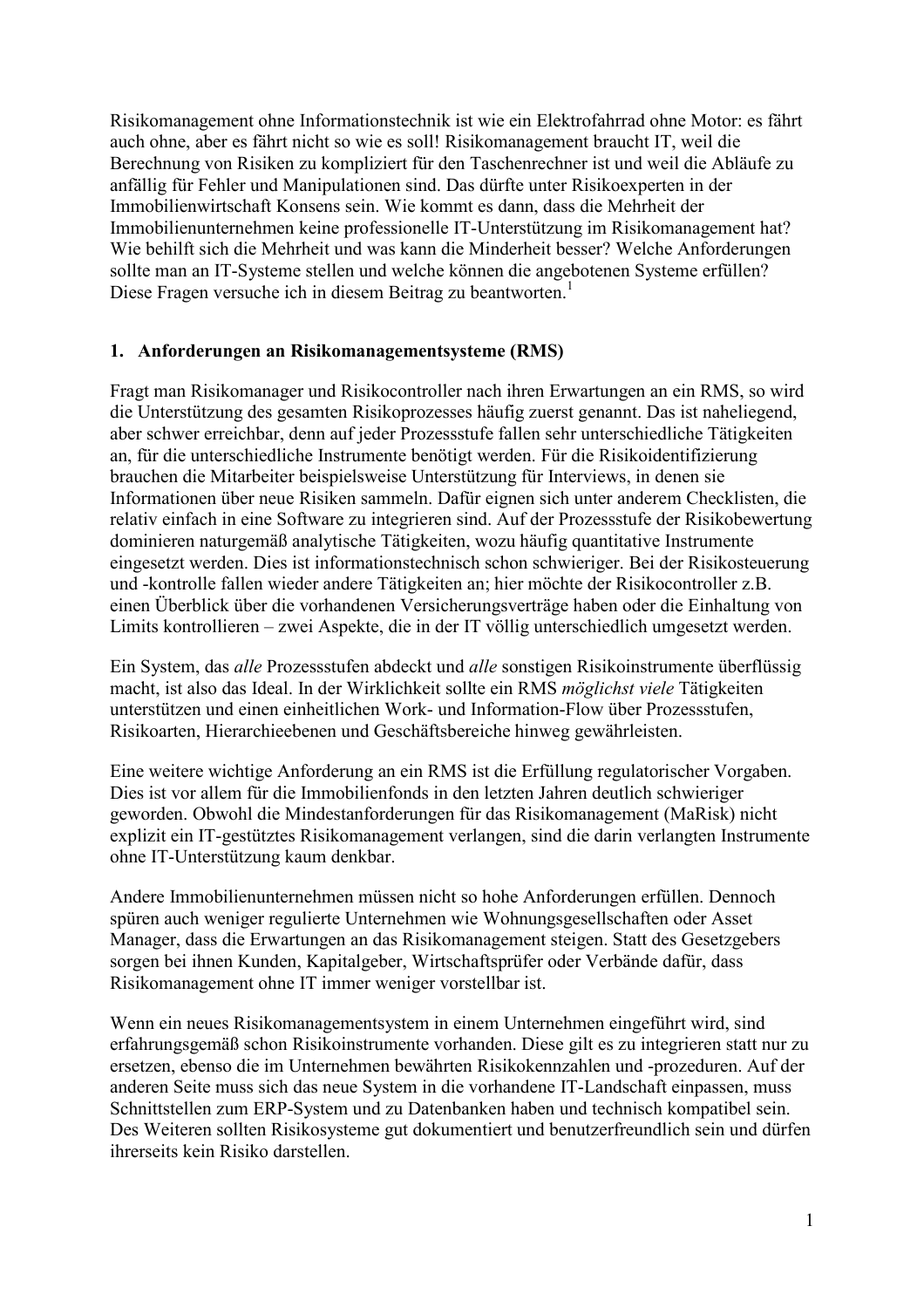Schließlich sind noch die ökomischen Anforderungen zu nennen. Diese kann man in strategische und operative trennen, so wie das Risikomanagement *allgemein* strategische und operative Beiträge zur Steigerung des Unternehmenswertes leistet.<sup>2</sup> Damit ist gemeint, dass ein Risikomanagementsystem natürlich die Risikokosten senken und eine positive Kosten-Nutzen-Relation aufweisen soll; wichtiger ist aber, dass es auch der Erhöhung der Reputation und dem Aufbau eines Wettbewerbsvorteils durch überlegenes Risikomanagement dienen sollte.

## **2. Status Quo im Risikomanagement**

Umfragen zum Stand des Risikomanagements kommen immer wieder zu dem Ergebnis, dass die meisten Immobilienunternehmen nur relativ wenige Instrumente einsetzen. Es dominieren einfache qualitative Instrumente wie das Ranking, während komplexe quantitative Instrumente wie die Monte Carlo-Simulation nur von wenigen eingesetzt werden. Bei solchen Umfrageresultaten ist die Heterogenität der Immobilienbranche zu berücksichtigen: Das Ein-Mann-Makler-Büro gehört genauso zur Branche wie die Tausend-Leute-Wohnungsgesellschaft, aber hinsichtlich Risikosituation und IT-Einsatz gehören sie zu anderen Welten. Das obere Ende der Skala markieren wahrscheinlich ein paar von den großen Kapitalverwaltungsgesellschaften; sie haben in den letzten Jahren aus aufsichtsrechtlichen, aber auch aus Wettbewerbsgründen ihr Risikomanagement professionalisiert. Über das untere Ende der Skala gibt es keine Umfragen. Vermuten kann man aber, dass die Größe eines Unternehmens ein wichtiger, aber nicht der einzige Bestimmungsfaktor für die IT-Unterstützung des Risikomanagements ist. Kleine Projektentwickler mit Spezialsoftware gibt es – aber genauso selten wie offene Fonds, die die Risiken ihrer Milliarden-Portfolios mit Excel managen.

Apropos Excel: Die Tabellenkalkulation von Microsoft ist die dominierende Risikomanagementsoftware in der Immobilienwirtschaft. Den Marktanteil schätze ich auf über 50%, d.h. mehr als die Hälfte der Unternehmen, die eine Software einsetzen, nutzt hauptsächlich Excel. Dagegen ist an sich nichts einzuwenden, denn fachmännisch programmiert und in Verbindung mit einer Datenbank kann Excel ein mächtiges und revisionssicheres Programm sein. Das ist aber nicht die Regel. Meist handelt es sich um Dateien, die vom Risikocontroller selbst erstellt wurden und die die Anforderungen an ein RMS nur rudimentär erfüllen.

Für diese unbefriedigende Situation sehe ich zwei Hauptgründe:

- In der Branche fehlt an vielen Stellen das Risikowissen. Kein Wunder, denn Immobilienrisiken sind sehr komplex, manche sind kaum erforscht und der Umgang mit ihnen ist noch nicht Teil der fachlichen Allgemeinbildung. Auch wissen viele gar nicht, welche Möglichkeiten das Risikomanagements mit IT-Unterstützung bietet.
- Ferner fehlt es an Druck zur Verbesserung des Risikomanagements. Von den Fonds einmal abgesehen, muss kein Immobilienunternehmen ein besonderes Risikomanagement betreiben. Die regulatorischen oder verbandsinternen Vorgaben bleiben weit hinter den Möglichkeiten zurück, und offenbar geht es der Branche gut genug, um ohne auszukommen.

Ob die Mehrheit der Immobilienunternehmen tatsächlich langfristig ohne professionelles Risikomanagement auskommen wird, kann man nicht vorhersagen. Man kann aber aufzeigen, welche Vorteile die Firmen haben, die schon über fortgeschrittene IT-Systeme verfügen. Sie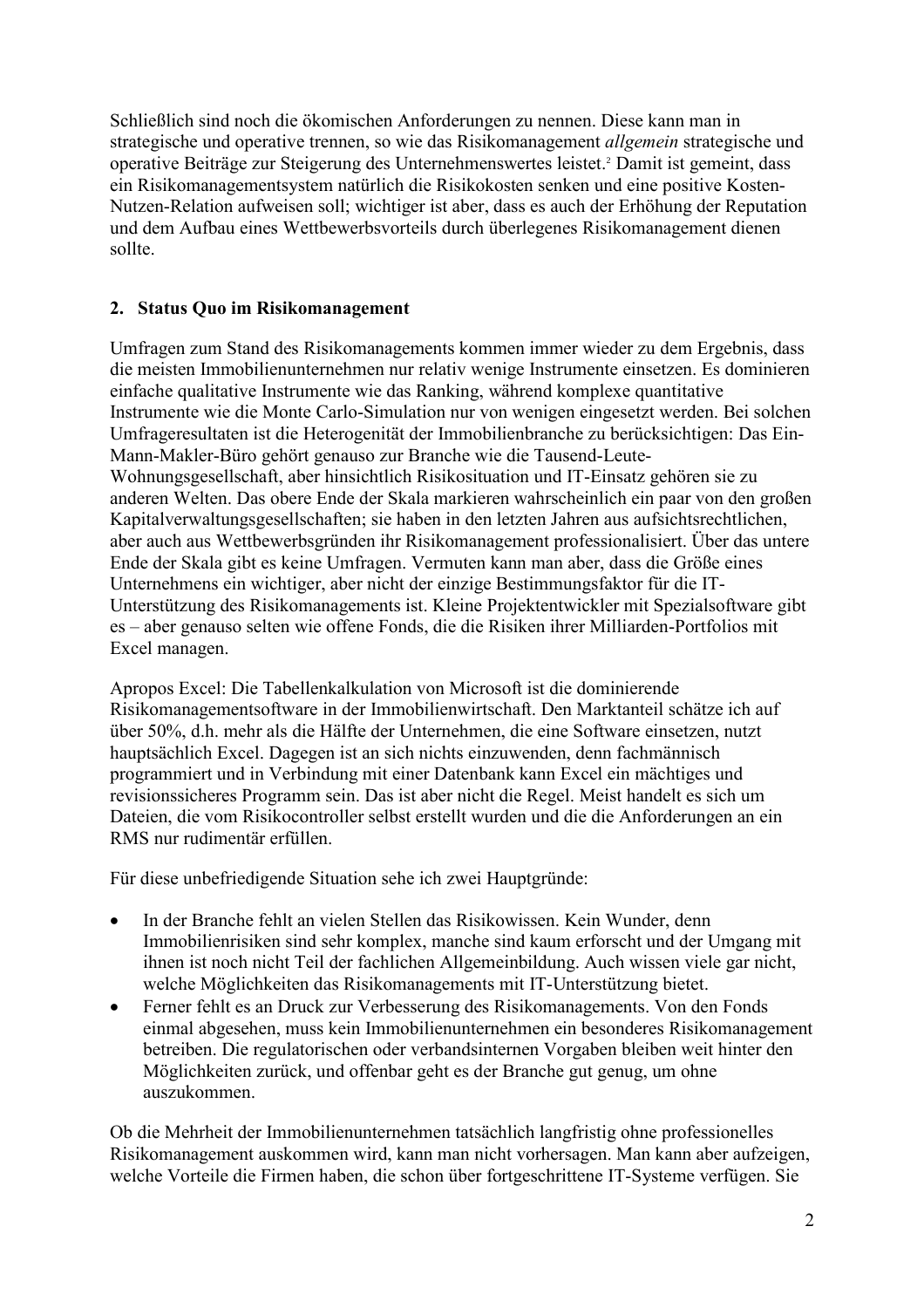berechnen zum Beispiel Kennzahlen auf der Basis von Wahrscheinlichkeiten, die einen besseren Vergleich von Investitionen erlauben. Sie arbeiten effizienter, weil sie Berichte "auf Knopfdruck" aus dem Risikosystem heraus erstellen. Sie machen weniger Fehler, weil der Workflow maschinell unterstützt wird. Die im nächsten Abschnitt vorgestellten RMS geben einen Eindruck von den heutigen Möglichkeiten.

## **3. Der Markt für Immobilien-Risikosoftware**

Der Markt für RMS ist noch sehr jung und unübersichtlich. Vor zehn Jahren gab es in Deutschland noch keine Risikosoftware speziell für die Immobilienwirtschaft. Wer IT-Unterstützung für das Immobilienrisikomanagement wollte, musste sich selbst ein Programm schreiben oder entwickeln lassen. Das hat sich geändert. Die Professionalisierung des Immobilienrisikomanagements und die gesetzlichen Vorgaben wie MaRisk und Kapitalanlagegesetzbuch (KAGB) ließen hier einen neuen Markt entstehen. Der ist zwar noch klein, hat aber in den letzten Jahren einige neue Anbieter angezogen.

Versucht man den Markt zu segmentieren, sollte man zunächst die "selbstgestrickten" Excel-Lösungen ausblenden. Im zweiten Schritt ist zwischen Standard- und Individualsoftware zu unterscheiden. Bei der Individualsoftware gibt es – wie oben erwähnt – ebenfalls Anwendungen auf Excel-Basis (5), daneben aber Software, die auf Datenbank-, Internet- oder anderer Technik basiert (4). Bei der Standardsoftware gibt es spezielle Immobilien-RMS (3), branchenübergreifende RMS, die auch in der Immobilienwirtschaft eingesetzt werden (2) und schließlich Immobiliensysteme, die auch Risikomanagementfunktionen aufweisen (1).

Die folgende Abbildung veranschaulicht die Marktsegmentierung. Sie beruht nicht auf gemessenen Marktanteilen, sondern auf der Einschätzung diverser Experten mit einer Hervorhebung der für besonders groß gehaltenen Segmente.

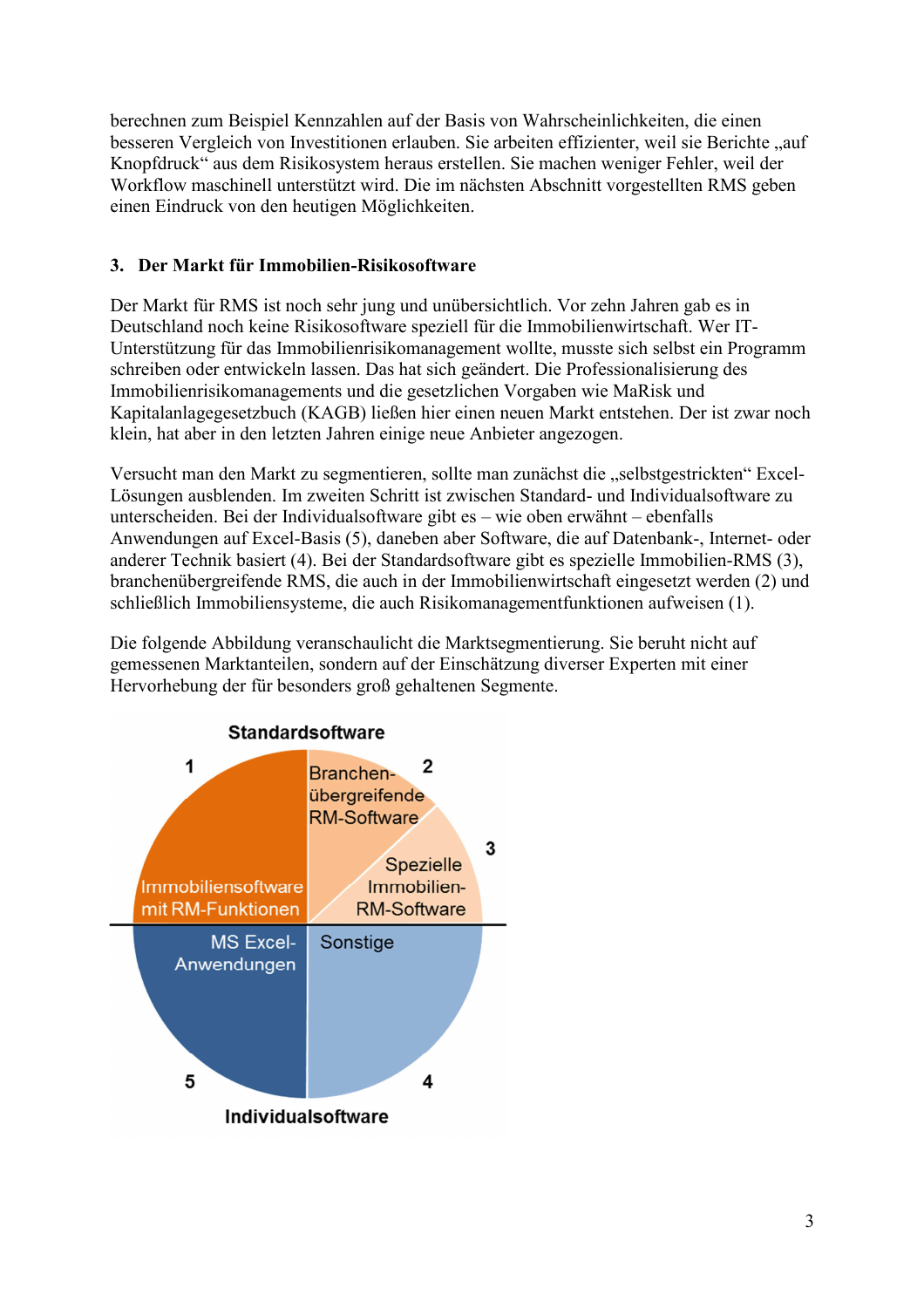**Segment 1:** Zur ersten Gruppe gehören unter anderem Bewertungs- und Verwaltungssysteme wie Argus oder Yardi. Diese umfangreichen, weltweit eingesetzten Programmpakete berücksichtigen schon seit langem Risikoaspekte. Als RMS kann man sie jedoch kaum bezeichnen, denn sie haben lediglich Instrumente eingebaut, die das traditionelle System um eine Risikosicht erweitern, z.B. in Form einer Monte Carlo-Simulation.

Das ist anders bei den führenden Portfoliomanagementsystemen wie Innosys (Anbieter: Deloitte), RE-Port (Synapplix) oder Revis (WB-Informatik). Sie besitzen zum Teil beachtliche Risikomanagementfähigkeiten auf mehreren Prozessstufen. Qualitative und quantitative Instrumente zur Risikoidentifizierung und -bewertung sind dort mittlerweile selbstverständlich, ebenso verschiedene Risikoberichte. In den letzten Jahren hat sich insbesondere die Prozessunterstützung verbessert, z.B. können AdHoc-Risikomeldungen automatisch per E-Mail verschickt und Maßnahmen im Kalender überwacht werden. Auch bei der Risikosteuerung hat sich einiges getan. AveStrategy (BBT) beispielsweise verfügt neuerdings über ein Modul für das Versicherungsmanagement. Auch die Integration mit dem ERP-System und der Unternehmenssteuerung funktioniert heute gut, wie die Produkte PromosREC (Promos) und RE-Value Creator (IRM) zeigen.

Bis auf Argus sind die genannten Systeme nur für große Bestandshalter geeignet. Aber auch für andere Unternehmen hat dieses Marktsegment einige Angebote, seien es Instrumente für das Baukostencontrolling wie ConjectCM (Conject) oder für das Rating wie die VÖB-ImmobilienAnalyse (VÖB Service).

**Segment 2:** Das Segment der branchenfremden Systeme profitiert davon, dass Risikomanagement mancherorts schon viel länger etabliert ist. So können auch Immobilienunternehmen ausgereifte Produkte einsetzen wie das Programmpaket Opture, die handlungsorientierte Software RiskCity (Decisio) oder das Excel-Add-in @Risk (Palisade). Der Aufwand für Anpassungen an die Spezifika der Immobilienbranche ist nicht zu unterschätzen. Allerdings haben sich einige Produkte dort schon etabliert, z.B. R2C (Schleupen), das spezielle Risikokataloge und ähnliche Immobilien-Features eingebaut hat und auf einschlägige Referenzkunden verweisen kann.

**Segment 3:** Die Gruppe der speziell für das Immobilienrisikomanagement entwickelten Programme ist noch relativ klein, wächst aber stark. Die Verschärfung der Richtlinien für Fonds hat einige neue Anbieter angezogen, z.B. FSS, ein Joint Venture des IT-Hauses Synapplix und der Wirtschaftsprüfungsgesellschaft Optegra, die gemeinsam die Risikosoftware RICA entwickelt haben. Dieselbe Zielgruppe haben auch SemTrac mit dem System Sem.iRisk und Boreales mit All.fonds im Blick. Sie alle stellen – in sehr unterschiedlicher Weise – Instrumente für das Fondsmanagement zur Verfügung, z.B. Limitsystem, Stresstest oder Anlagengrenzprüfung.

Andere Zielgruppen haben die Produkte RealEstimate (Tachycon), ein Spezialprodukt für die quantitative Risikoanalyse, Rearisk (Reasult), das die unterschiedlichen Risiken in allen Phasen einer Projektentwicklung transparent machen soll, Orga-Risk (Orga-Sense), eine Software für die Wohnungswirtschaft, und msp-Bonitätsmodul (GfI), eine Web-Anwendung, die Wirtschafts- und Bonitätsinformationen für das Mieterrisikomanagement bereitstellt.